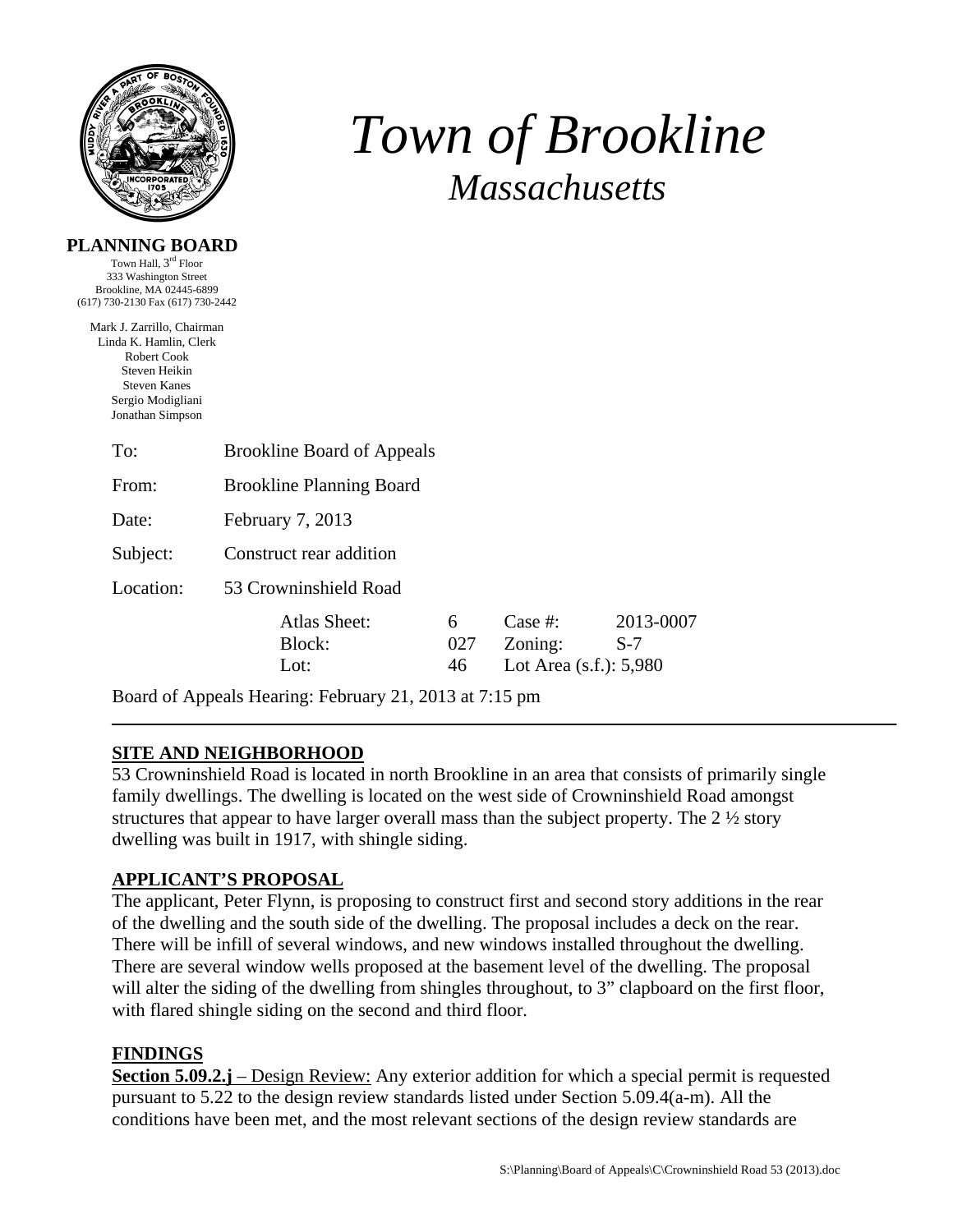described below:

- a) Preservation of Trees and Landscape: The proposed addition would not affect the landscape.
- b) Relation of Buildings to Environment: The proposed addition is not anticipated to cause shadowing on neighboring buildings as the addition is not large and the height of the dwelling would remain unchanged. The addition should relate harmoniously to the landscape.
- c) Relation of Buildings to the Form of the Streetscape and Neighborhood: The proposed addition is consistent in style with the existing dwelling as well as with neighboring dwellings.
- d) Open Space: The applicant is proposing to make improvements to the landscaped areas in the rear yard.
- e) Circulation: The proposal will retain the existing driveway and is not anticipated to impact circulation.

#### **Section 5.22.3.c** – Exception to Maximum Floor Area Ratio (FAR) Regulations for Residential Units

| <b>Floor Area</b>       | <b>Required</b> | <b>Existing</b> | <b>Proposed</b> | <b>Finding</b>  |
|-------------------------|-----------------|-----------------|-----------------|-----------------|
| <b>Floor Area Ratio</b> | .35             | .39             | .52             |                 |
| (% of allowed)          | 00%             | 11%             | '44%            | Special permit* |
| Floor Area (s.f.)       | 2,093           | 2,325           | 2,667           |                 |

\* Under **Section 5.22.3.c**, the Board of Appeals may grant a special permit for up to 350 square feet of additional floor area. The applicant is proposing to construct a 350 square foot addition which meets the requirement for a special permit.

## **Section 5.70 –** Side Yard Setback

The applicant is proposing to install window wells on the two sides and front of the property. The existing dwelling is 4.1' from the north side property line. The proposed window wells will expand the existing footprint of the building.

| <b>Dimensional Requirements</b>  | <b>Required Existing Proposed</b> |     | <b>Relief</b>            |
|----------------------------------|-----------------------------------|-----|--------------------------|
| <b>Side Yard Setback (north)</b> |                                   | 4.1 | Special Permit*/Variance |

\* Under *Section 5.43*, the Board of Appeals may waive yard and setback requirements if a counterbalancing amenity is provided. The Planning Board suggests that the applicant install additional landscaping as a counterbalancing amenity.

## **Section 8.02.2 –** Alteration or Extension

A special permit is required to alter a pre-existing non-conforming structure.

## **PLANNING BOARD COMMENTS**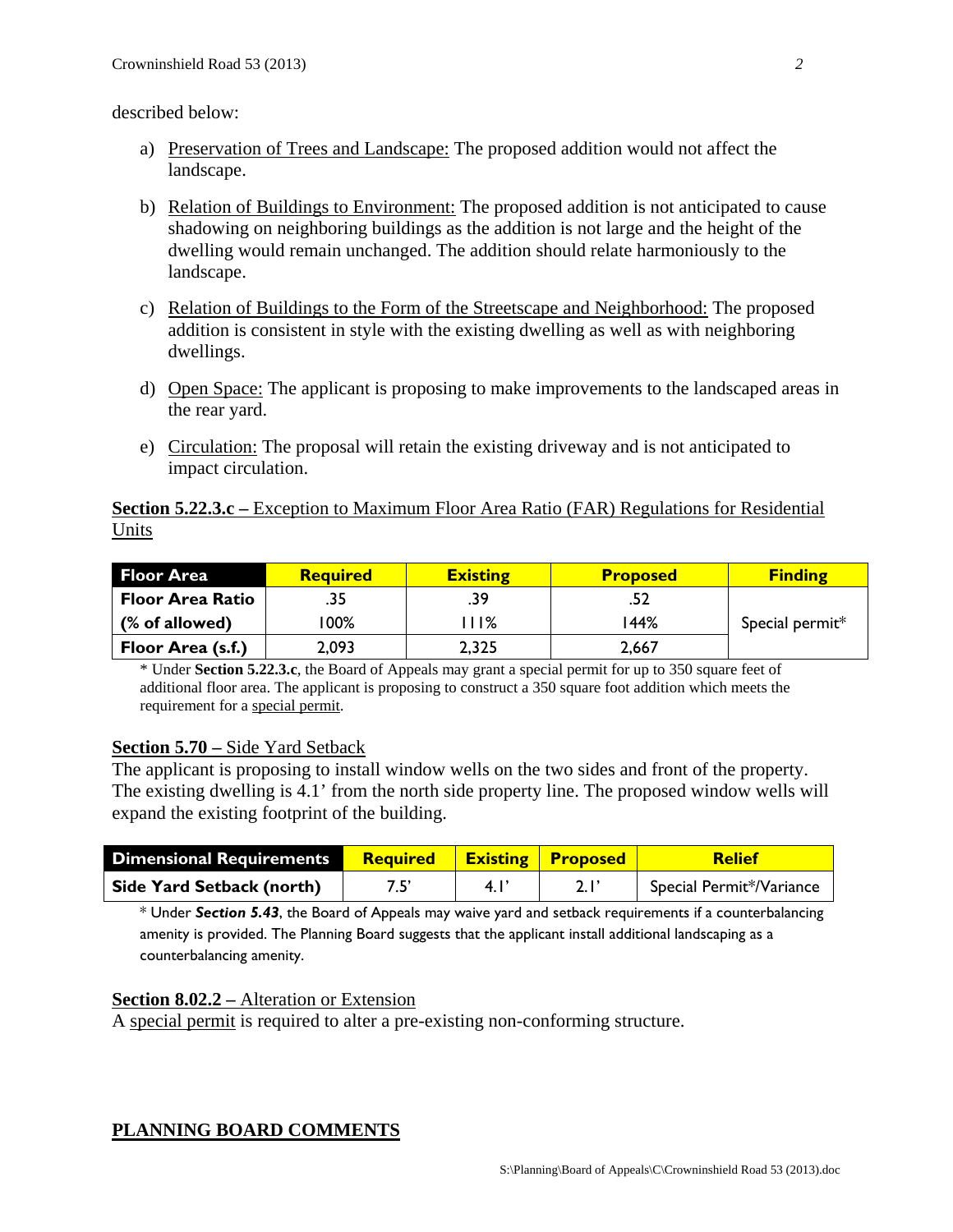The Planning Board supports the proposed addition to construct floor area on the first and second floor. The proposal entails a reasonable addition of 350 square feet in new floor area, particularly considering most of the other dwellings near the subject property appear to be larger. An accurate site plan showing the proposed window wells and the setback from the side lot line does still need to be submitted. The Board recommends that the applicant install additional landscaping to serve as a counterbalancing amenity.

**Therefore, the Planning Board recommends approval of the plans by Duckham Architects & Interiors, dated 12/28/12 and revised 2/13/13 for right elevation, and the plot plan prepared by Verne T. Porter Jr., PLS, dated 11/1/12 & revised 2/11/13, subject to the following conditions:** 

- 1. Prior to the issuance of a building permit, final plans and elevations, indicating all proposed setback dimensions, shall be submitted subject to the review and approval of the Assistant Director of Regulatory Planning.
- 2. Prior to issuance of a building permit, the applicant shall submit a final landscaping plan indicating all counterbalancing amenities to the Assistant Director of Regulatory Planning for review and approval.
- 3. Prior to the issuance of a building permit, the applicant shall submit to the Building Commissioner for review and approval for conformance to the Board of Appeals decision: 1) a final site plan stamped and signed by a registered engineer or land surveyor; 2) final floor plans and building elevations stamped and signed by a registered architect; and 3) evidence that the Board of Appeals decision has been recorded at the Registry of Deeds.

*Tcr/pss* 

*NOTE: A revised site plan (rev. 2/11/13) and right side elevation (2/13/13) have been attached, because subsequent to the Planning Board meeting, the applicant has eliminated the two window wells on the right side elevation.*